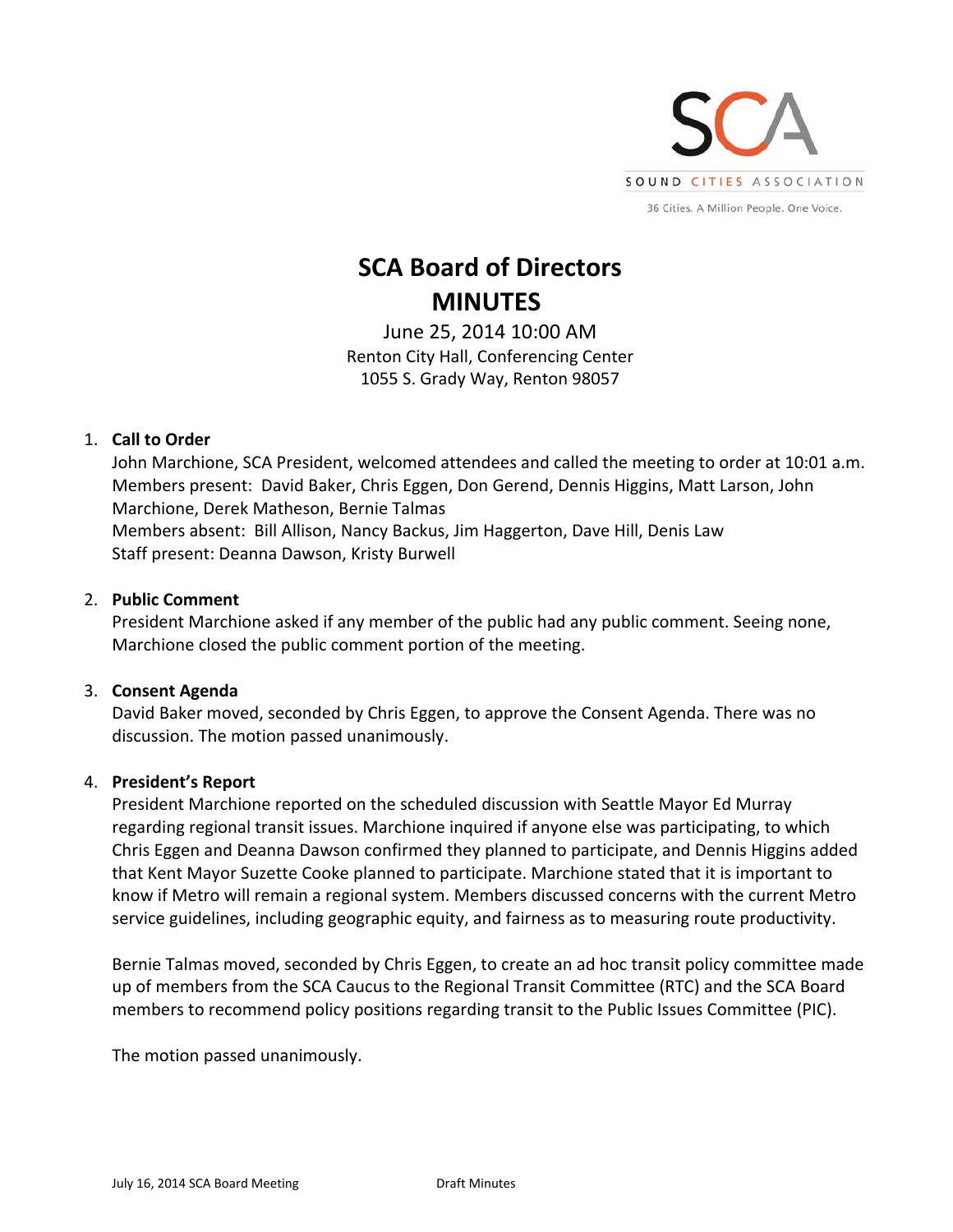## 5. **Executive Director's Report**

Deanna Dawson, SCA Executive Director, introduced Kathleen Austad, SCA's intern for the summer. Austad is finishing her degree at Western Washington University (WWU) and working on the First Lady Michelle Obama's Let's Move! Initiative and getting member cities more involved with this program.

Dawson reported on the work of the Communities of Opportunity; a joint effort between King County and the Seattle Foundation working towards eliminating disparities of health and wellbeing in the county. Dawson reported that there is a new planning grant to do work through the Living Cities Initiative that could be very beneficial for cities in our region. Dawson also reported on the Youth Action Plan Task Force.

Dawson reported on a discussion with Microsoft regarding their legislative priorities, and passed out a handout [\(Attachment](#page-6-0) A).

Dawson reported on a meeting with staff from Congressman Jim McDermott's office and discussed a possible training for SCA members regarding working with the federal legislative delegation.

Dawson gave a presentation to the cities of Maple Valley, Covington, and Black Diamond at their tri-city council meeting. It was well received. Dawson reported that she will give a presentation at the next Woodinville council meeting.

Dawson reported that letters have been sent to mayors and city managers/administrators regarding the SCA dues for 2015. She has received some comments, mostly stating the letter was received and thanking SCA for the information. Dawson highlighted that the city of Kent's supportive comment.

Then Dawson reported that she's working on a press release regarding the oil train safety issue.

Since the PIC may not meet in August, Dawson noted that the Board may want to discuss its August meeting schedule.

Dawson reported that she's been working with the King County Executive's office on ways to better work with the Economic Development Council of Seattle and King County (EDC). Dawson mentioned that the county recently hired a new Economic Development advisor.

Bernie Talmas commented that the Regional Policy Committee (RPC) had a presentation on Health and Human Services and the differences in mortality and health outcomes in the county. Talmas would like to see more in depth information on this issue.

David Baker announced that he has received confirmation that Representative Suzan DelBene plans to join the North End Mayors at their next lunch meeting, and intends to attend a couple times per year.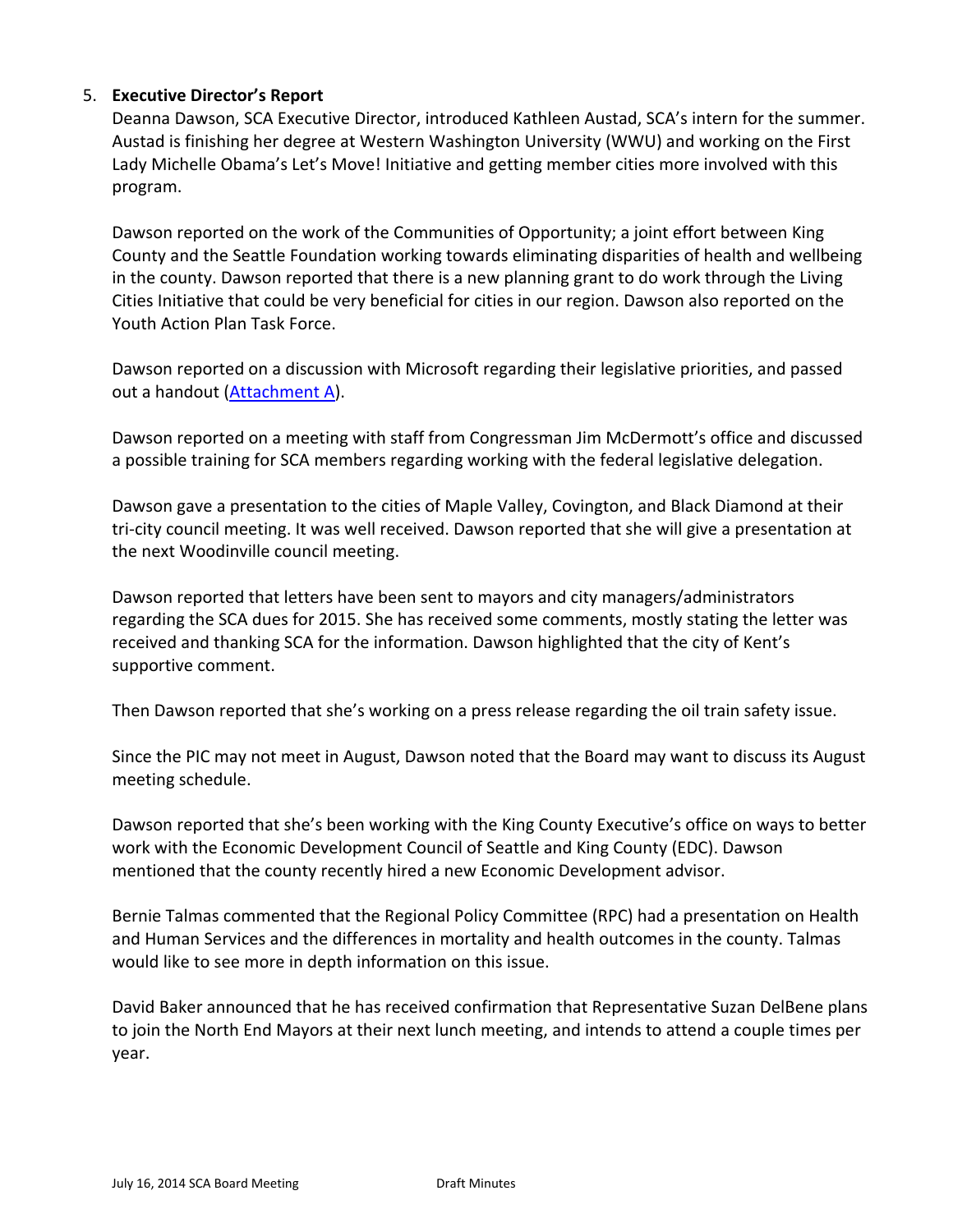Dennis Higgins referenced the book "Confronting Suburban Poverty in America" from the Brookings Institute, and noted the disparities in King County. Dawson noted that this book is available in the SCA library if a member would like to borrow it.

Eggen was pleased to hear about the work that Kathleen would be doing, and noted that he thought it would be beneficial for cities to learn from each other on health initiatives.

# 6. **Finance Committee Report**

Treasurer Don Gerend, Finance Committee Chair, reported that the SCA Finance Committee met on June 10, 2014. He provided an overview of that meeting including discussions surrounding the audit as dictated in the board policies; ways that SCA can adjust the budget to allocate enough funds for another staff person; and looking at a potential dues assessment returned to the 2009 level with discussion of a policy to tie annual increases to the CPI.

Bernie Talmas, moved, seconded by David Baker, to approve the following:

- That the part‐time analyst position be budgeted at a rate of 25 hours per week for 2015, resulting in savings of \$11,000 for 2015;
	- o The committee does not recommend further reducing hours to 20 hours per week;
- That the Board renegotiate the Executive Director's contract to remove the 2% of salary educational benefit, and change the personnel policies to remove language regarding a 2% educational benefit;
	- o The committee recommends that the Executive Director's contract should still contain a provision for educational benefits, but this should be a flat figure, not a percent of salary. Other staff may also be authorized to take classes which promote their career development and are beneficial to SCA, within the discretion of the Executive Director;
	- o For 2015 and in the future, the line item for educational benefits should be a flat figure, not tied to salary levels. The exact figure can be determined after contract renegotiations. This should enable savings of less than the \$5,000 noted in the memo, but of at least \$2,000;
- That the Board not budget \$1,000 for speaker's fees in 2015;
- That the line item for strategic initiatives should be removed for 2015, and the \$20,000 designated in past years should be devoted to funding additional staff;
- That the line items for communications and outside consulting be consolidated into one single line item for outside consulting. The combined total budget should be reduced to \$10,000, resulting in savings of \$6,000;
- That the Board recommend to the membership that the dues rate be returned to the 2009 level of .5989 per capita.

The motion passed unanimously.

#### 7. **PIC Chair's Report**

Bernie Talmas, PIC Chair, reported on the most recent PIC meeting.

Bernie Talmas moved, seconded by David Baker, to adopt the following policy position: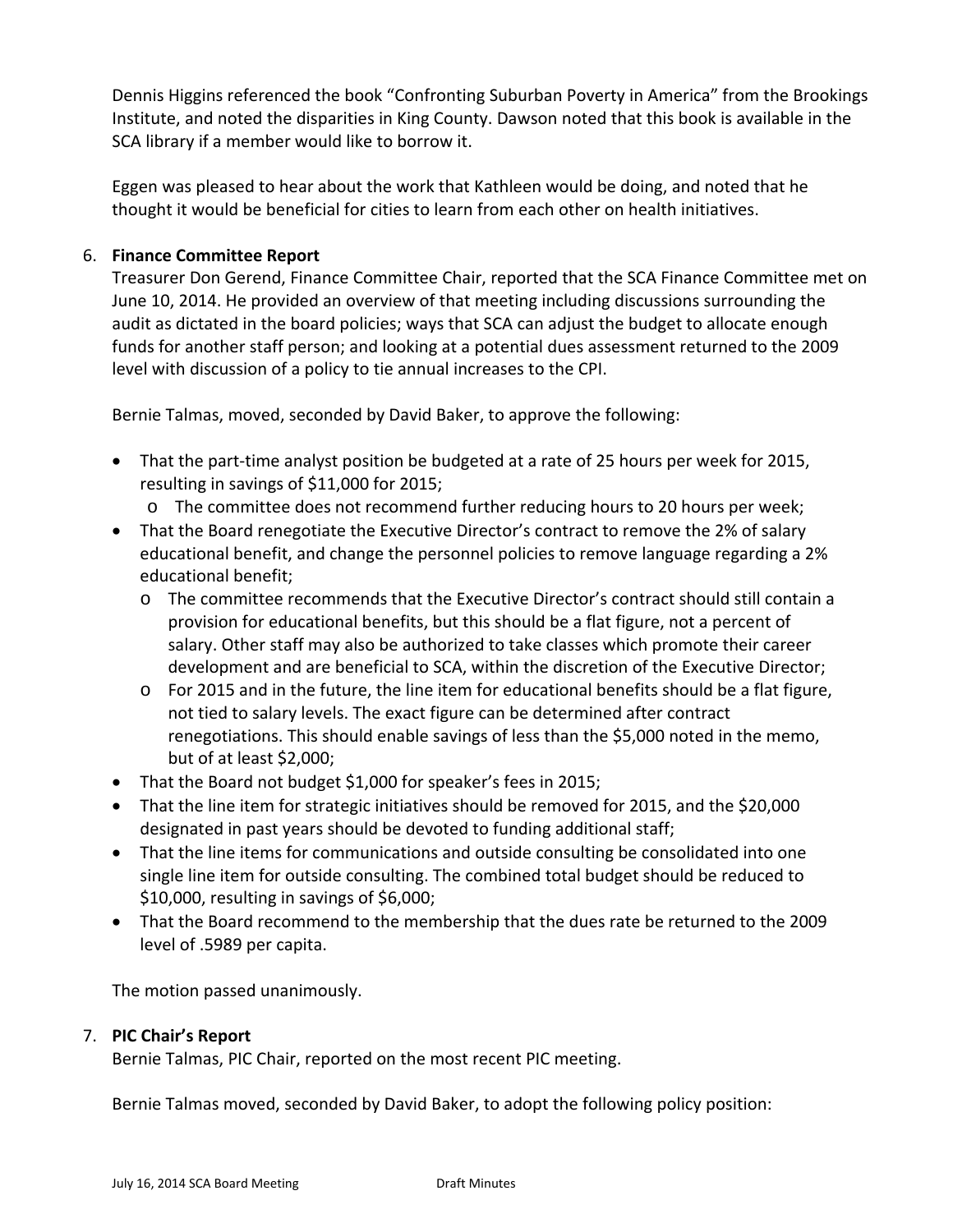*SCA supports adoption by the Growth Management Planning Council of a revised Environmental (EN) Policy 17, which should read as follows:*

*"Reduce countywide sources of greenhouse gas emissions, compared to a 2007 baseline, by 25% by 2020, 50% by 2030, and 80% by 2050. Assuming 1% annual population growth, these targets translate to per capita emissions of approximately 8.5 metric tons of carbon dioxide equivalent (MTCO2e) by 2020, 5 MTCO2e by 2030, and 1.5 MTCO2e by 2050."*

*SCA further recognizes that the proposed greenhouse gas reduction targets are aspirational and countywide in nature and that cities are encouraged but not required to individually adopt such targets.*

President Marchione complimented the PIC on their hard work to unite the members and identify that it's a countywide goal.

The motion passed unanimously.

Baker stressed concern on long trains that block intersections preventing emergency vehicles to the other side of the tracks, and there are no funds to improve the grade crossings. Even though, Baker has concerns, he is still in favor of this policy.

President Marchione noted that this policy could help the Puget Sound Regional Council (PSRC) efforts on this issue.

Don Gerend stated that AWC has discussed this issue and will be bringing up at the July 22 meeting in St. Paul, MN, to stress more efforts on the federal level.

Dennis Higgins reported that he is a member of the AWC ad hoc rail committee. Recently, Higgins captured a video from the platform when a train passed by. While Higgins played the video, he noted that the train was over 100 cars long and was exceeding speeds of 40mph, which is the US DOT speed limit in congested areas.

Chris Eggen shared concerns for the safety of the people standing near the train tracks. Eggen stated he was in favor of this policy.

Bernie Talmas moved, seconded by Don Gerend, to adopt the following policy position:

*In order to address the dramatic increase in the amount of oil being transported through our region by rail and vessel transport through our bodies of water, the potential impacts on public safety and economic disruption from a possible crude oil spill incident, the Sound Cities Association (SCA) asks the Federal Government to implement safety regulations regarding oil transport via rail and urges the Washington State Legislature to adopt legislation promoting rail safety.*

*SCA acknowledges there are measures in place to promote the safety of marine transportation and protect state waters from oil spills, but urges the Federal Government and Washington State Legislature to review those measures due to the increased movement of crude oil.*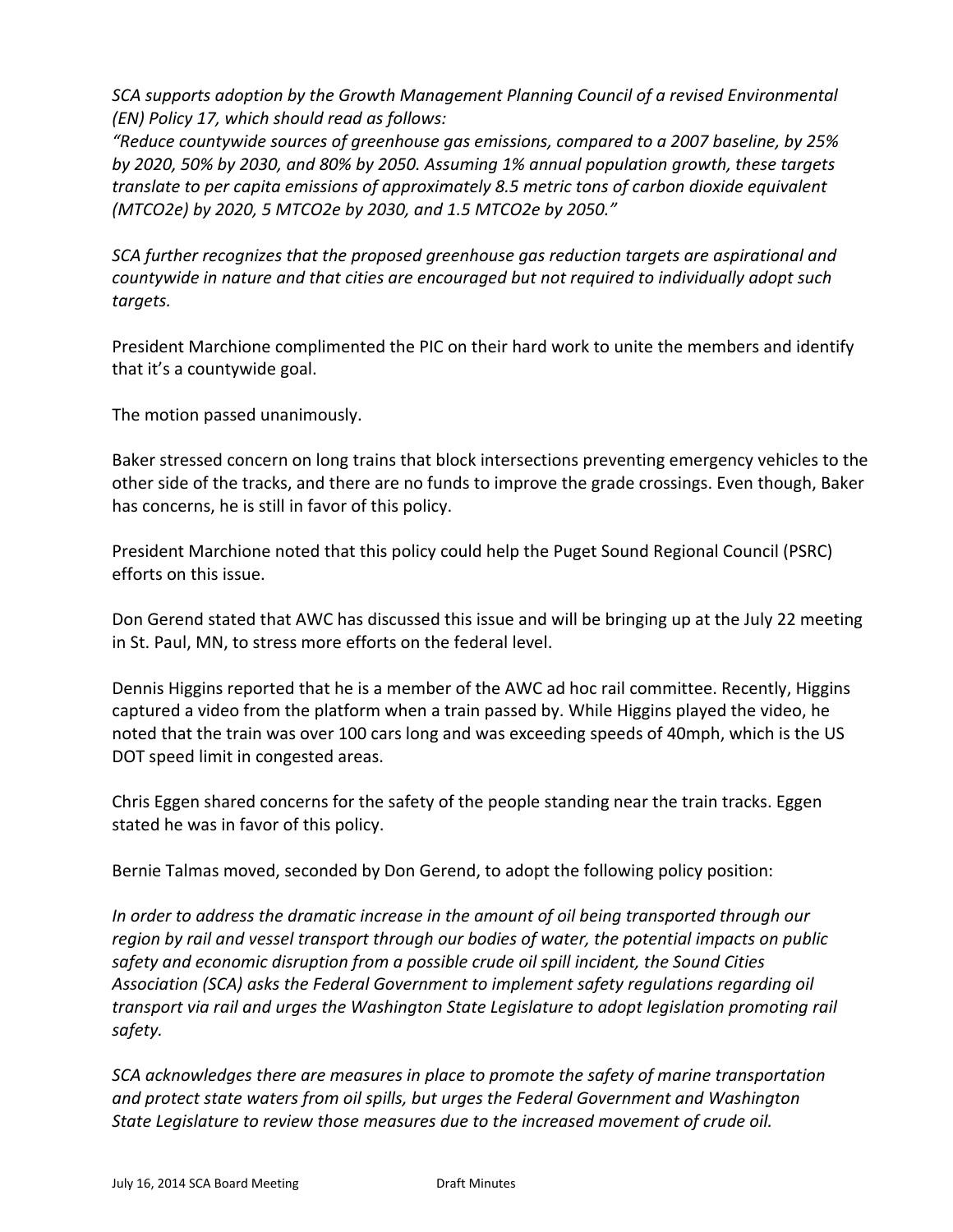*SCA also urges rail companies to share the following information with local communities so they* may be fully informed and plan for the risks posed by the transport of oil by rail: types of *petroleum being transported; transportation routes; the frequency and duration of transfers of petroleum; and efforts and actions to ensure the safe transport of such commodities.*

*SCA urges the King County Office of Emergency Management to review and update the county's incident response plans to address the risk from increased transport of petroleum by rail.*

The motion passed unanimously.

Bernie Talmas moved, seconded by Chris Eggen, to adopt the following policy position:

- *1. Metro Transit must remain a regional transit system;*
- *2. Reforms at Metro Transit need to be fully explored, understood, and clearly communicated;*
- *3. Any transit tax increase adopted by any city to increase service should be sunsetted after no* more than three years, in order to ensure that all cities in King County reengage on a system*wide financial plan;*
- *4. The Regional Transit Committee (RTC) should define a minimum level of service standard for all communities in order to preserve connections and service throughout King County;*
- *5. Metro Transit must provide consistent and transparent reporting on financial and service level data;*
- *6. The productivity model at Metro Transit should be reviewed in order to ensure that travel between centers is evaluated fairly; and*
- *7. We must continue to work in partnership with cities, King County, and other coalition members toward the shared goal of a statewide transportation package to address our critical transportation infrastructure needs.*

President Marchione commented that these principles have served members well even in draft form and will provide a base for the ad hoc transit committee.

Marchione noted that the results of the reason ballot measure on Proposition 1 show that where there is good transit service, citizens supported keeping the service. In areas where residents are not well served, they did not support raising taxes to keep the poor service.

Matt Larson continued that the issue of geographic equity is not being fairly considered concerning the Metro transit service cuts. He noted that ultimately all areas of the county need to be well served in order for the system to succeed in the long run.

Chris Eggen stated that the Regional Transit Task Force (RTTF) identified a requirement that there should be reasonable service to the outlying communities; Metro should fulfill its agreement.

Larson commented that many voters may not have enough information on the impacts of transit cuts.

Members discussed possibly drafting an op ed in the future on this topic.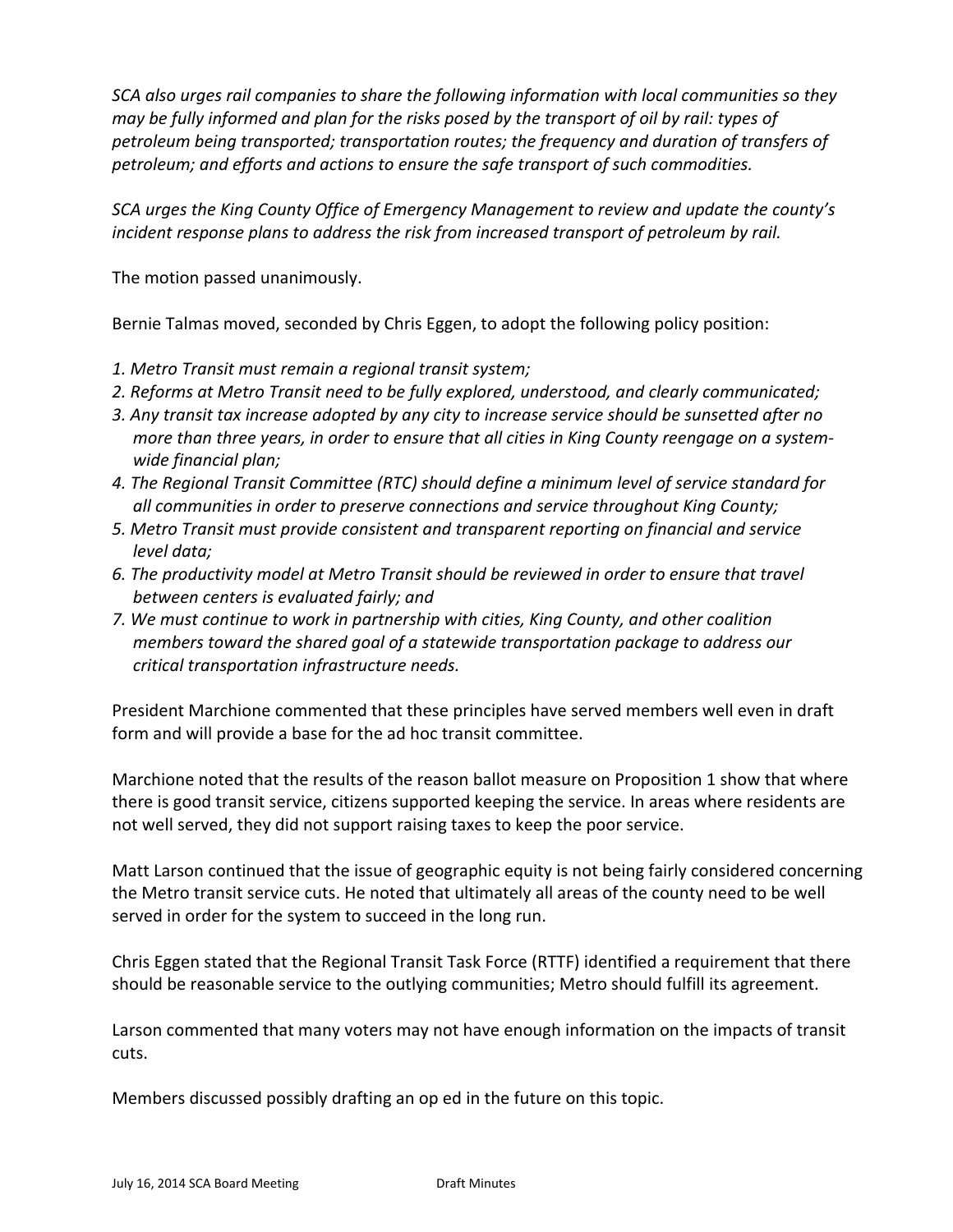The motion passed unanimously.

# 8. **City Manager's Report**

Derek Matheson reported that the City Managers and Administrators met on June 4, 2014. The main focus of the meeting surrounded Transportation issues. Matheson reported that AWC has convened an ad hoc freight rail committee, on which SCA members serve. Matheson continued that Lynn Peterson, WSDOT Secretary of Transportation, engaged the group in conversation about transportation and issues that our region and the state are facing, including a huge culvert issue that the legislature has yet to fund, and the need for bridges need to be painted more frequently to help with deterioration.

# 9. **For the good of the order**

David Baker asked for members to share their permitting fees, specifically tied to SEPA issues.

# 10. **Adjourn**

The meeting was adjourned at 11:19 a.m.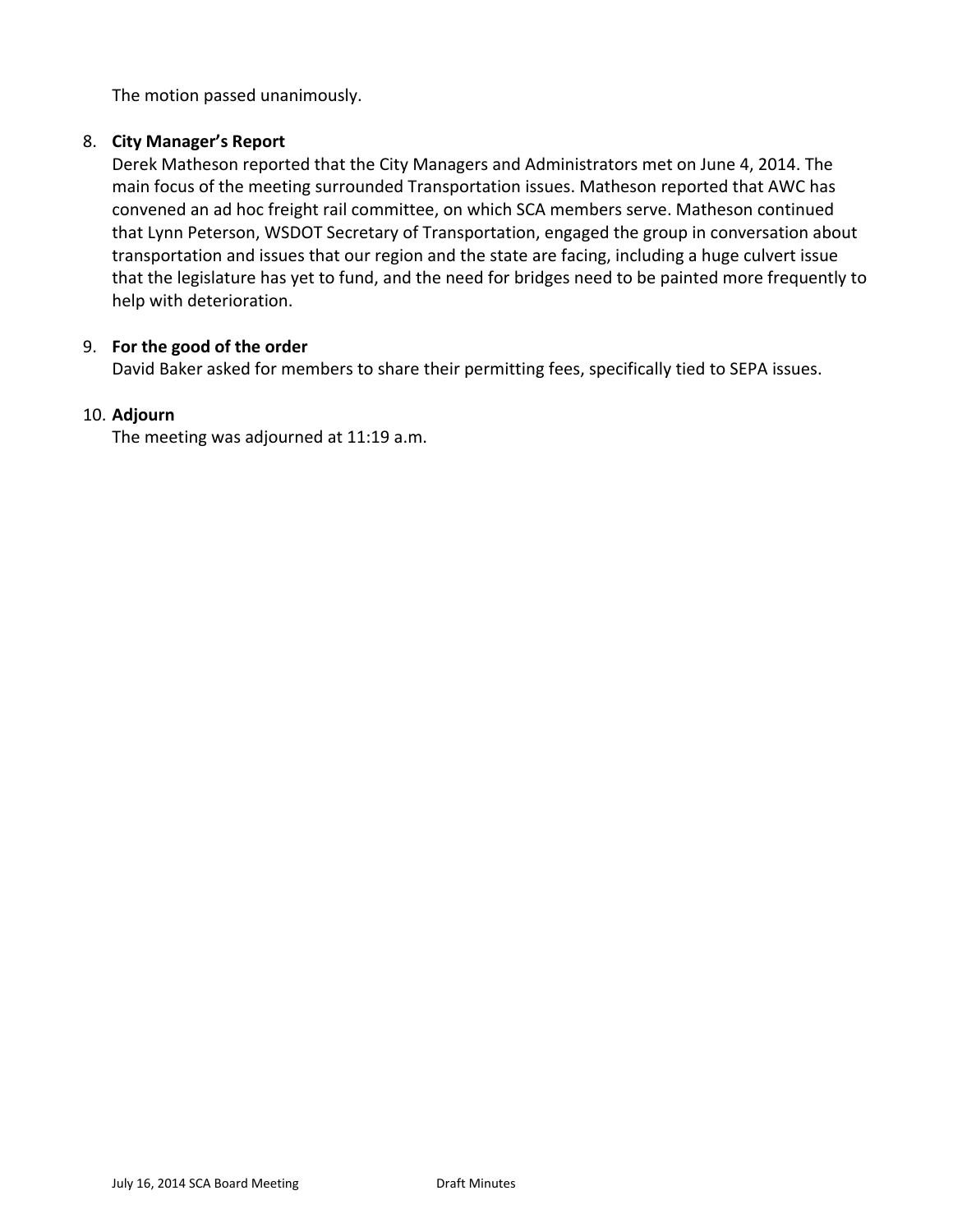# <span id="page-6-0"></span>**Washington State High Technology R&D Tax Incentive Programs and Washington State Rural Data Center Tax Incentive Program**

In 1994, in an effort to diversity its economy and stimulate the growth of innovation‐based firms in the state, the Washington State legislature adopted two programs to incentivize the performance of R&D in Washington State. The first is a business and occupation (B&O) tax credit for expenditures on research and development operations and the second is a sales tax deferral for research and development facilities and equipment. In the absence of action by the legislature, these programs are scheduled to expire on January 1, 2015.

The State also has a sales and use tax incentive program for server equipment and power infrastructure installed in data centers in rural counties in Washington State. This incentive program was originally enacted in 2010. Without legislative action it is set to expire on July 1, 2015.

#### **Impact**

Since the R&D tax incentives were put in place, the technology industry in the state has grown enormously, employing thousands of Washingtonians and buoying the state's economy as other industries have contracted:

- The Technology sector accounts for nearly two-thirds of Washington's job growth since 1990\*.
- The industry growth that has been produced by these tax incentives has led to large increases in tax revenues to the state – dwarfing the savings that taxpayers in the program have experienced.
	- o In 2011 alone the technology sector generated over \$2.9 Billion in direct, indirect and induced sales and business and occupation tax revenues to the State of Washington\*.
	- o Since the beginning of the program taxpayers utilizing the incentives have saved \$434.2 Million in B&O taxes and \$692.9 million in sales and use taxes\*\*.
	- o Washington is in the first quartile of state in R&D spending as a percentage of gross domestic product.

Grant County, Washington has experienced enormous economic growth as a result of the arrival of the data centers in Quincy and Moses Lake.

- In 2006 Grant County added about \$125 million to its property tax rolls, in 2008 it added \$462 million and it added \$1.5 billion in 2010. This expanded tax base resulted in increased property tax receipts by the county from \$8.2 million (2006) to \$13.6 million (2010) an increase of 65%.
- In the city of Quincy, with its population of 7,000, the assessed value grew from \$260 million in 2006 to over \$1 billion in 2009 during a time when residential values across the state were falling. As a result, Quincy was able to lower its levy rate from \$3.14 per \$1,000 in 2007 to \$2.40 per \$1,000 in 2012, reducing property taxes on a home worth \$150,000 by more than \$100 per year while rapidly expanding services for its citizens.

\*Washington Research Council,

http://researchcouncil.files.wordpress.com/2013/08/vibranttechsectorfinal012914.pdf

\*\*Washington State Department of Revenue, 2013

\*\*\*National Science Foundation, 2008

\*\*\*\*According to the Washington Research Council, technology employers generated more than \$3.06 billion in state and local taxes in 2012. Extrapolating this figure over the proposed 26‐year extension assuming the 4.6 percent average annual growth rate DOR has predicted for the sales tax deferral program produces the \$169 billion estimate.<br>July 16, 2014 SCA Board Meeting Draft Minutes

July 16, 2014 SCA Board Meeting